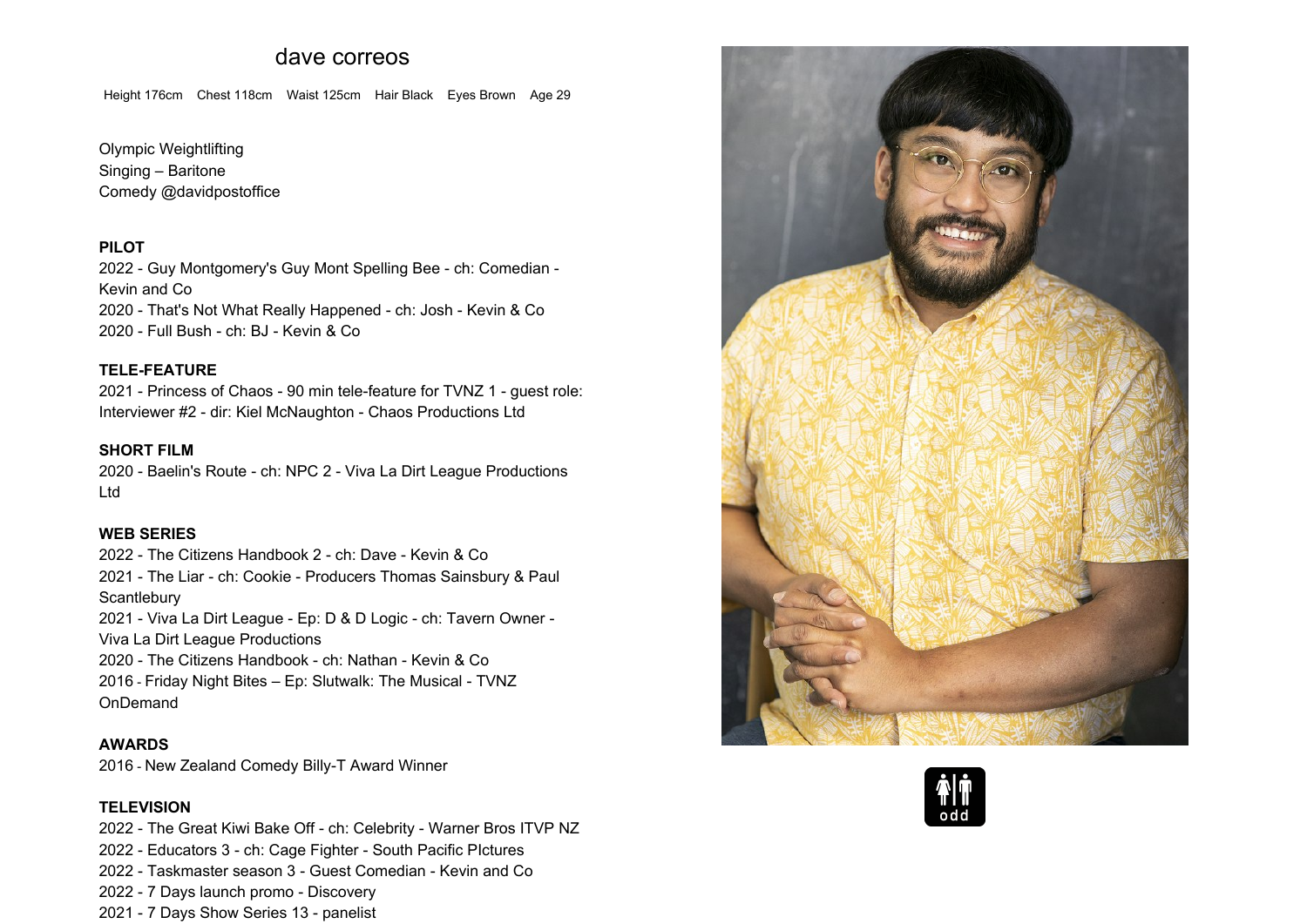**2021 - Raised by Refugees - guest role: Disheveled Man - dir:**

**Madeleine Sami - Kevin & Co**

**2021 - Have You Been Paying Attention ? series <sup>2</sup> - guest - TVNZ**

**2021 - Taskmaster season <sup>2</sup> - Contestant - Kevin & Co**

**2020 - Creamerie - ch: Milked Man - Kevin & Co**

**2020 - Golden Boy season <sup>2</sup> - ch: Medic - Kevin & Co - Mediaworks**

**2017 - Funny Girls Series <sup>3</sup> - ch: Various - Mediaworks TV**

 **2016 - Mind Over Money with Nigel Latta - ch: Game Show Host - RuckusMedia Ltd**

**2016 - Mind Over Money with Nigel Latta - ch: Caveman Skit - Ruckus Media**

### **TVC**

 **2022 - The HITS Radio 'Cash <sup>n</sup> Car' campaign - ch: Security Guard - Kevin & Co 2022 - Burger King 'BK Breakers' campaign - Hero - Pitch Black Partners/Jetblack - <sup>3</sup> month release 2021 - Burger King 'BBQ Bacon/Plant Based' campaign - ch: Lionel - Pitchblack Partners/Jetblack - <sup>12</sup> month release 2021 - Mars Celebration campaign - ch: Twin - Abbott Mead Vickers BBDO/The Sweetshop - <sup>12</sup> month release 2021 - Taco Bell 'Overhyped' campaign - ch: Excitable Chef - Deutsch-LA/Good Oil - US release 2020 - Vodafone 'Bevan' campaign - lead - DDB NZ/Good Oil Films 2019 - McDonalds 'Try Something <sup>a</sup> Little Different' campaign - ch: Paul - DDB NZ/Finch - <sup>3</sup> month release 2019 - McDonalds 'Bill & Paul' campaign - ch: Paul - DDB NZ/Finch - <sup>6</sup> month release 2018 - NZ Police 'Recruitment Video 2018' - ch: Negotiator - Ogilvy/TheOgilvy/The Sweet Shop 2017 - Pizza Hut 'All About the Pizza' Campaign - ch: Employee - Ogilvy & Mather NZ - <sup>6</sup> Month NZ Release 2017 - <sup>2</sup> Degrees 'Fast Broadband' - ch: Lead Guy - Special Group/The Sweet Shop - <sup>12</sup> Month NZ Release 2016 - <sup>2</sup> Degrees Mobile - Pay Monthly Campaign - Lead - Special Group/The Sweet Shop - <sup>6</sup> Month NZ Release 2015 - Auto Trader TVC - ch: Passenger - dir: Sam Peacock - Robbers Dog/Y&R**

### **VOICEOVERS**

 **2019 - Electoral Commission campaign - FCB NZ 2019 - Tales of Nai Nai - ch: Evil Spirit & Papa Dugong - Mini Monster Productions Ltd2018 - Subway 'Mesquite Chicken' Campaign - NZ Radio & Spotify**